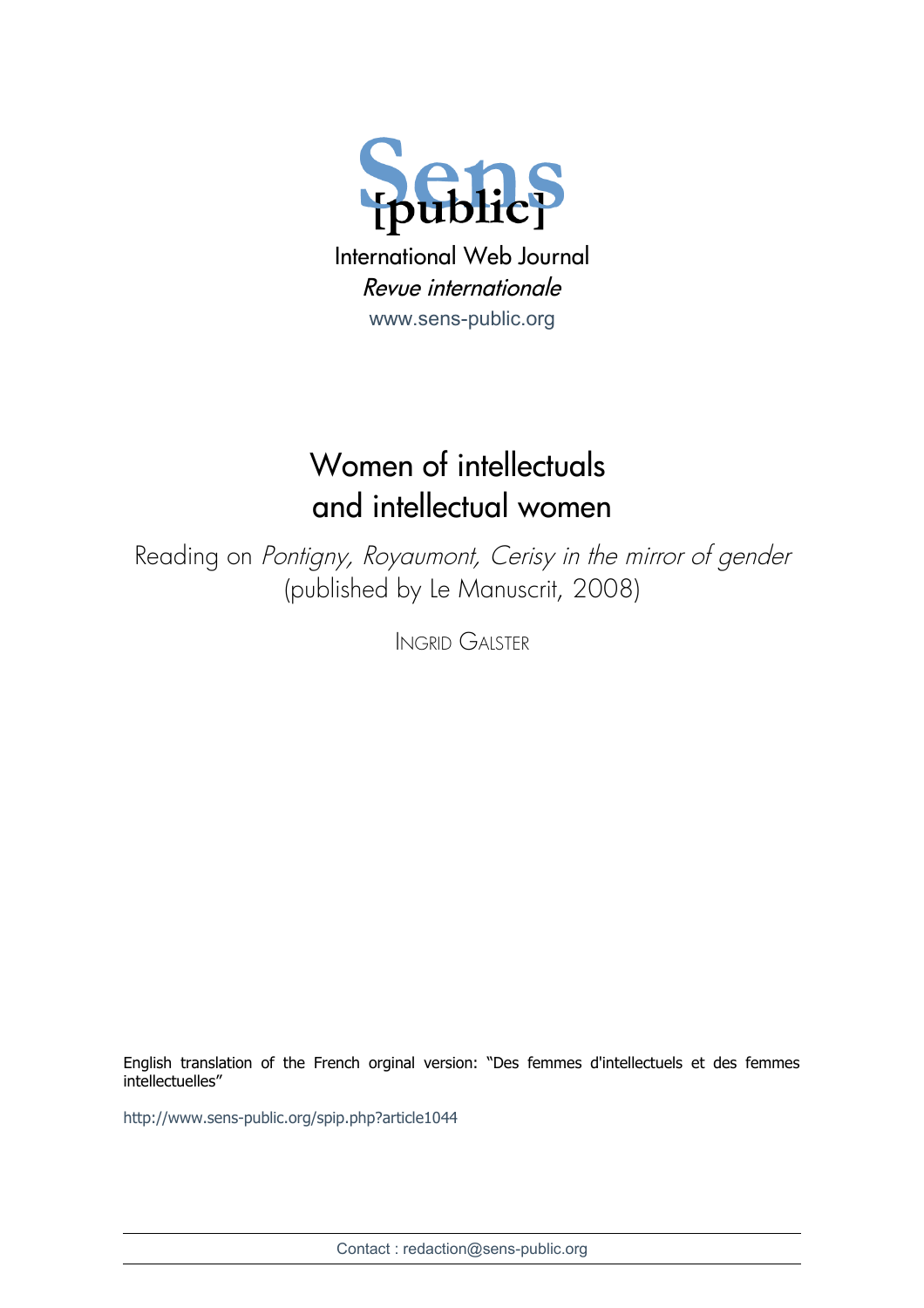## Women of intellectuals and intellectual women

Reading on Pontigny, Royaumont, Cerisy in the mirror of gender (published by Le Manuscrit, 2008)

Ingrid Galster

hile Michelle Perrot and other historians introduced the gender perspective into the French historiography, this is hardly the case in the history of intellectuals. The pioneer in this area is the historian Nicole Racine, recently deceased author of numerous works on political history, with the collective Intellectuelles. Du genre en l'histoire des intellectuels that she published in 2004 with Michel Trebitsch and which covers the period from the Renaissance up to the present day. She also co-edited the proceedings of a conference which took place in late 2006; these proceedings will be discussed here. W

This is about women's participation in a cultural institution outside the norm, the Decades of Pontigny, continued in Royaumont and at Cerisy where they still take place. Their founder Paul Desjardins acquired at the beginning of the  $20<sup>th</sup>$  century the Cistercian monastery in Pontigny situated in northern Burgundy and turned it, together with his wife, into a meeting place where writers and intellectuals met every summer to hold conferences on topics undertaken in the fields of culture, history, society or politics and to discuss them. Paul Desjardins was committed socially and culturally, but placed himself outside parties and religions. If we can however talk of an influence, it was that of a group of writers around André Gide, prominent in France especially during the interwar period.

In those days, it was not customary that Paul Desjardins, from the beginning, also invited women to participate, which displeased Gide. At the time of the first Decade, in 1910, he suggested to a friend to tactfully notify Desjardins :

> « Couples are allowed, this means that the woman follows her husband : we do not invite single women. » (171)

According to Claire Paulhan, who comments on photos (the archives were requisitioned during the German Occupation by the Gestapo, the authors rely largely on memoirs, letters and personal diaries), the presence of women is well represented during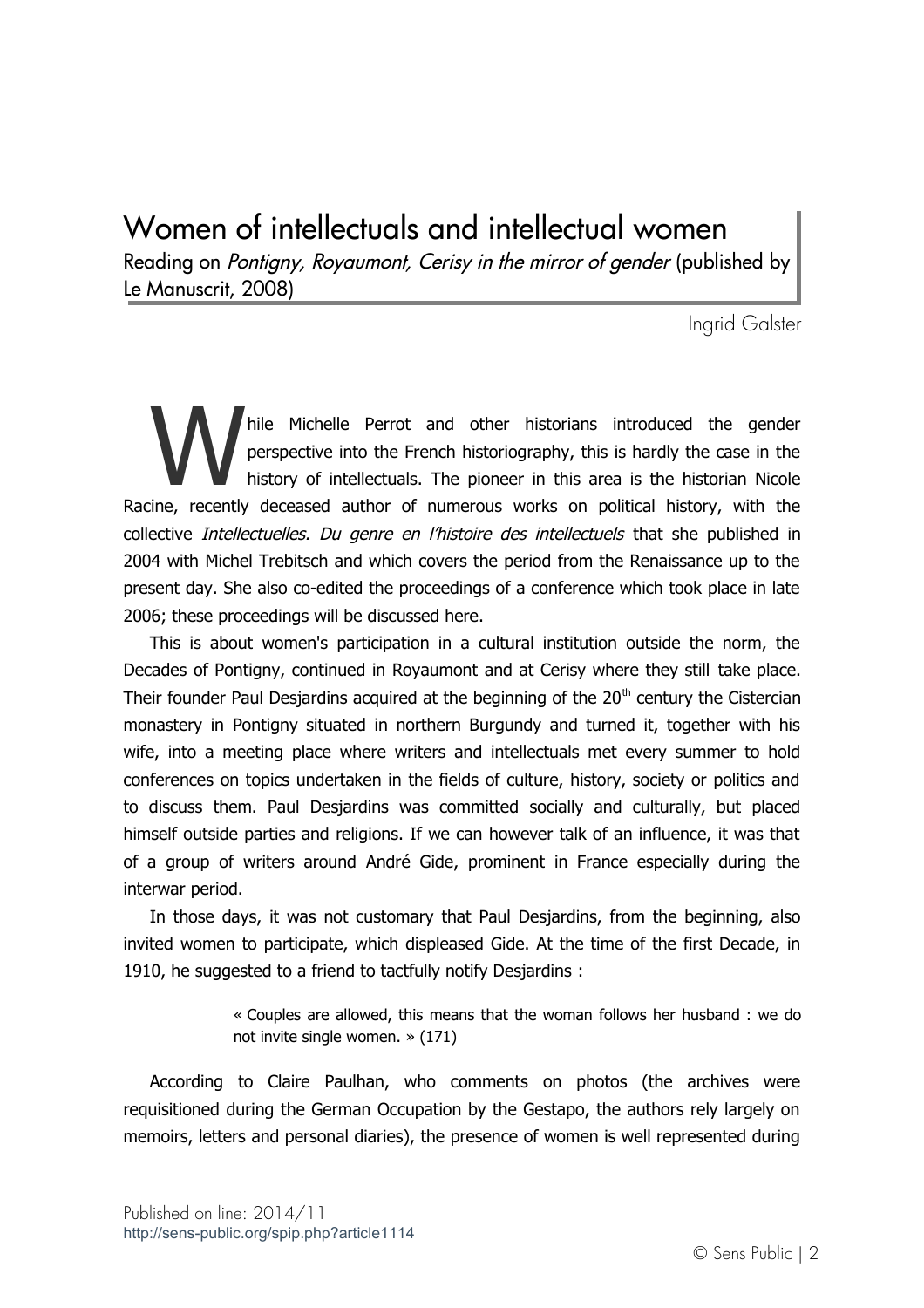this first period by the image of three wives sitting at a garden table where their embroidery work and their cameras can be seen. Apart from wives, another group of women consists of students of l'École normale supérieure of Sèvres, an elite university, where future teachers were trained and where Desiardins was a professor of literature. Like the other women, they attended conferences in silent awe, an attitude noticed by an American who in 1910 published in the United States a report of one of the first Decades to which she was invited (for certain foreigners and patrons exceptions are made). It notes :

> « One of the biggest differences between France and the United States is that women in France, even the most intelligent among them, are quiet and listen when men are present. » (54)

However, a few women were already rebelling early enough, like Clara Malraux (born in 1897) who disagreed with her husband that Pontigny, « the place where the spirit was blowing, had to be, such as the Mount Athos, reserved for masculinity ». (99) Her feminism was nonetheless too militant in the eyes of the daughter of Desjardins, two years younger than Clara Malraux, who continued the work of her parents in 1952 at Cerisy, a castle in Normandy. Nicole Racine, who had already devoted a number of studies on Anne Heurgon-Desjardins, shows how the autodidact, who owes her culture to the Decades of Pontigny, reaches self-determination through a more discreet form of feminism, before her two daughters, after her death in 1978, for their part set off for the meeting place, helped by their husbands standing deliberately in the background.

Since the 1970s, women's participation in the meetings of Cerisy corresponds largely to the global evolution of society. Both the percentage of listeners and that of speakers and of scientific officers of the Decades is constantly increasing. Clara Malraux in 1953 was one of the first women who co-lead a Decade. The feminization of certain academic disciplines also left its traces at Cerisy. Feminism and gender theory still need a long incubation period before gaining access to the themes that are dealt with.

The conclusion of Rémy Rieffel, media and intellectual historian forming part of the group of 15 academics, researchers and archives managers who are systematically exploring the history of Pontigny/Royaumont/Cerisy, is balanced. The Decades were not at the forefront of feminism in the  $20<sup>th</sup>$  century, but a place where women could assert and strengthen their social identity as writers, artists and scholars. The concern of management and some regulars is, rather, whether Cerisy in the long term will be able to